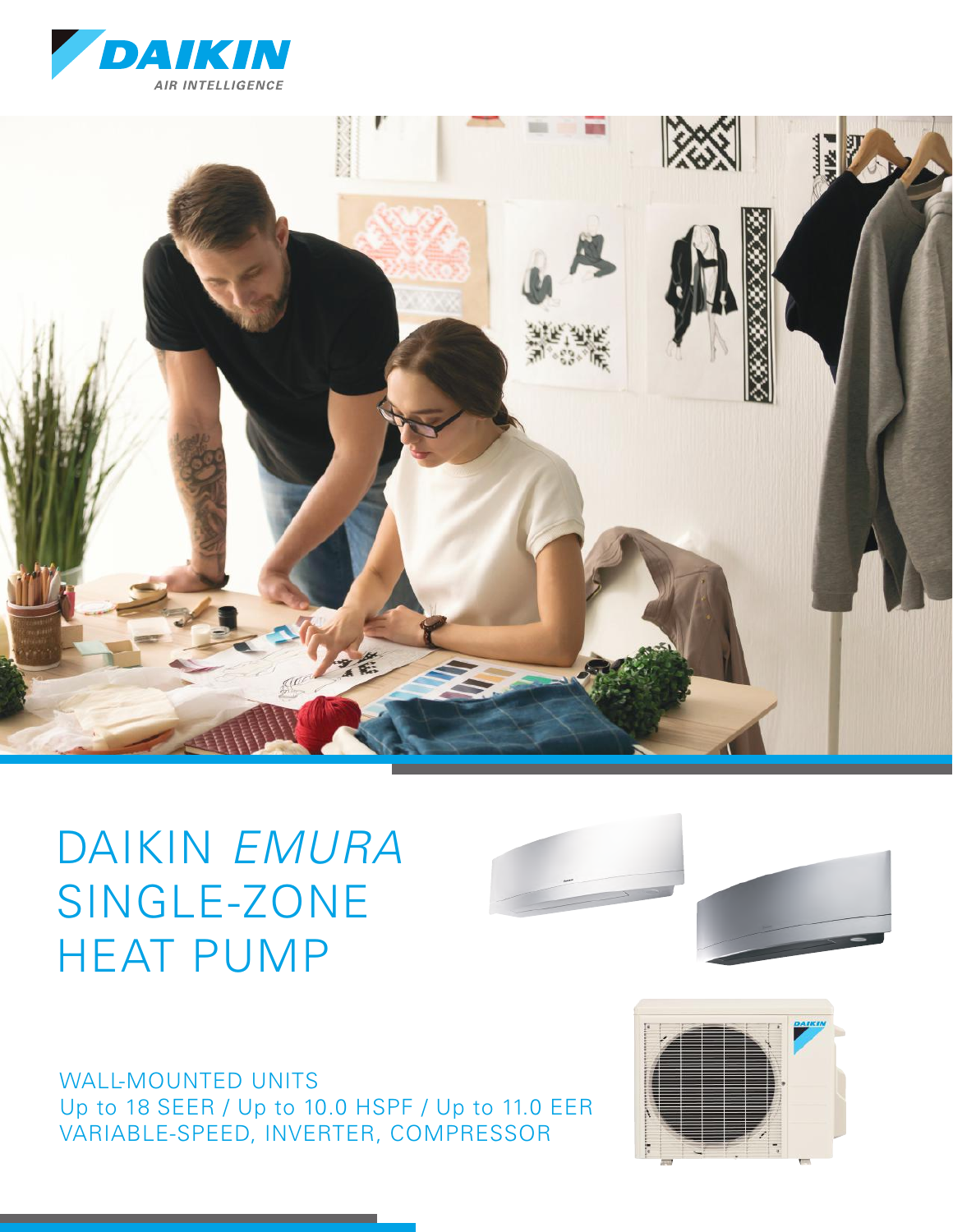**Today, the air is perfect.** Perfect temperature. Perfect humidity. Perfectly clean and fresh, like just after a rainstorm. And the only thing more perfect than this outdoor scenario is that it's all happening inside. Because that's where we work. That's where we play, where we sleep, where we truly live.

And that's why at Daikin, we aim to make the air inside as refreshing as the outside. Better comfort. Better control and efficiency. Better quality. So you can create your own unique ecosystem. And everyday is perfect. **Inside and out.**

Daikin *EMURA* Single-Zone Inverter Wall Mount HEAT PUMP



— *Alexander Schlag, Managing Director at yellow design gmbh*

# AIR INTELLIGENCE built inside

A better understanding of how people inhabit their living spaces has led to products designed to create indoor environments that help use energy resources more effectively. Heat pumps extract or reject heat from the outside air, even in cold weather. They use an electrically powered compressor and are extremely effective at

heating and cooling an apartment or a house. Daikin heat pumps are quiet and discreet, and use state-of-the-art technology to keep your energy bills low. With a Daikin heat pump, a large portion of the energy used to heat or cool your home comes from the outside air, a free and infinitely renewable resource.



2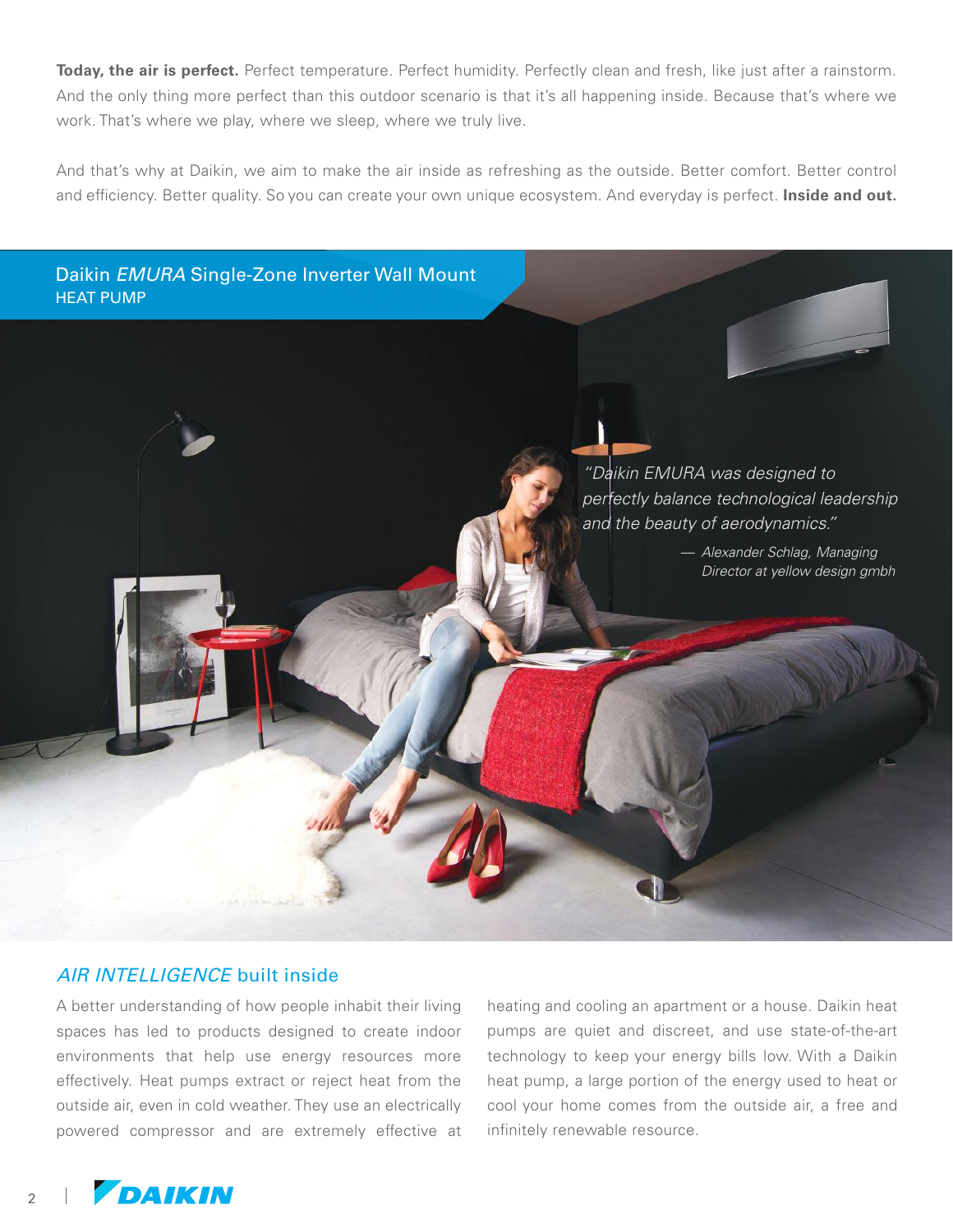



### Comfort

We offer a wide range of products, and always provide you with the ideal solution, whether for an apartment, condo or a house. Our units are whisper quiet and, with their specially designed airflow pattern, they create your ideal indoor climate.

Daikin units are designed to include features that let you create your own unique ecosystem. From the wide angle louver design to the auto-swing and comfortable mode controller settings, effective heating and cooling is ensured throughout the space.

#### Smart inverter technology

Integrated with a variable-speed inverter compressor, Daikin systems deliver the capacity required to maintain desired room conditions, typically reducing energy consumption by up to 30% or more (compared to traditional fixed-speed ducted systems). This technology minimizes temperature fluctuations and provides continuous cooling and heating comfort.

#### Energy efficiency

Our products are designed to be highly efficient all year round, and their low energy consumption is reflected in low energy bills for you.

### Control

Our expertise makes life easier for you, allowing you to control your system via a smartphone app<sup>\*\*</sup> or a user-friendly remote control.

#### **Reliability**

Daikin products are renowned for their reliability. And you can rely on service to match, with industry leading warranties.<sup>\*</sup>



<sup>\*</sup> Complete warranty details available from your local dealer/ contractor or at www.daikincomfort.com. To receive the 12-Year Parts Limited Warranty, online registration must be completed within 60 days of installation. Online registration is not required in California or Québec.

\*\*Adaptor required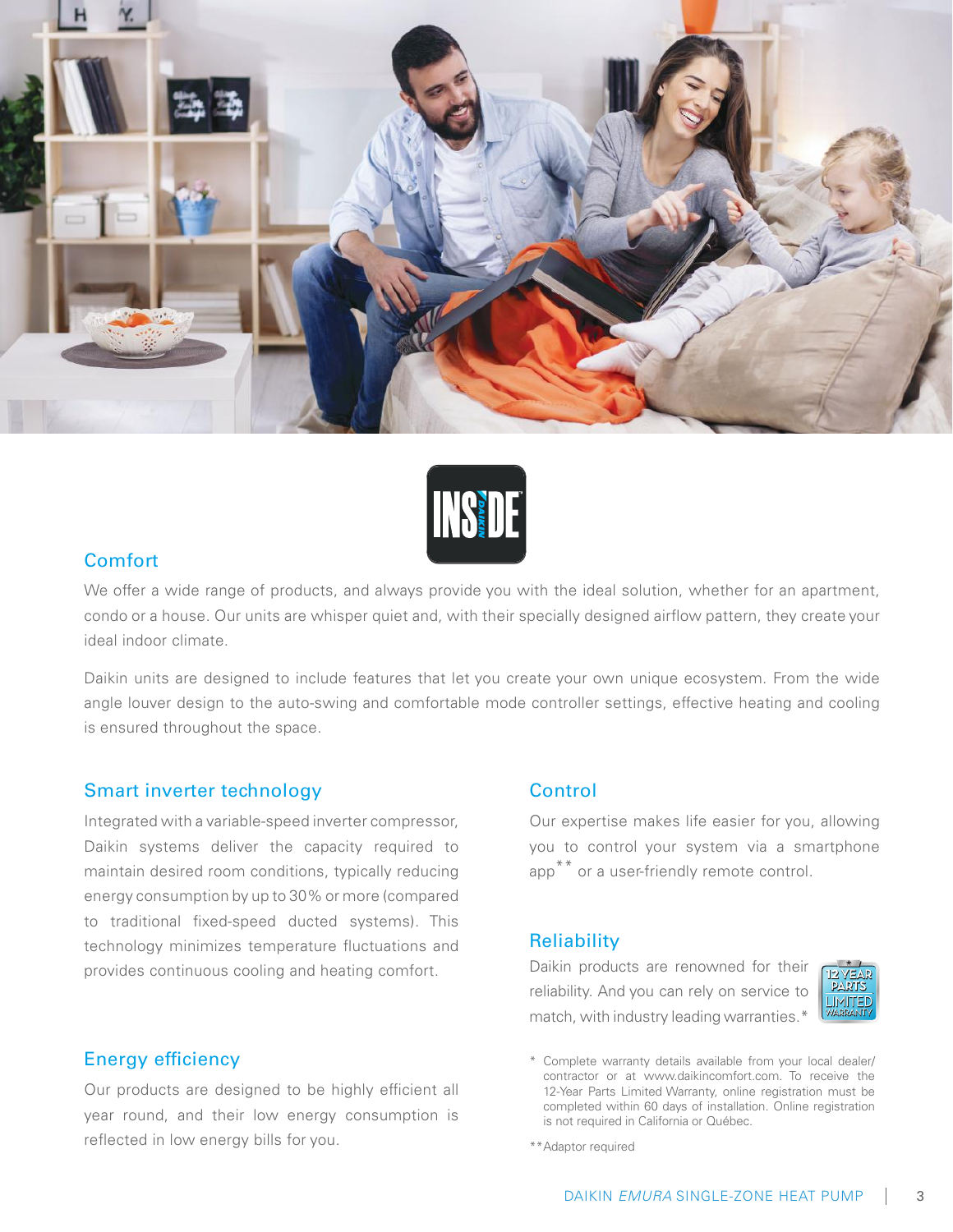# Daikin *EMURA* Single-Zone Wall Mount Heat Pump

# A Highly Intelligent System with Innovative Features

The next generation of home air conditioning is here, offering smart technology within a sleek, curved silhouette. Daikin *EMURA* air conditioners are designed to satisfy a uniquely "Designer" sense of style.

Offering a sophisticated solution for contemporary interiors, the Daikin *EMURA* single-zone system combines form and functionality to create an icon of contemporary climate control. Available in silver or pure matte white, Daikin *EMURA* makes a modern design statement on any wall.

Inside the understated exterior is a highly intelligent system, which can be controlled remotely via the Daikin Comfort or DKN App even away from the home.

### Premium Comfort Features:

- High efficiencies with up to 18 SEER, up to 10.0 HSPF, up to 11.0 EER.
- ›› Whisper quiet sound levels, down to 19 dB(A) on Super-Low fan setting.
- ›› Hand-held controller as standard.
- ›› Control our unit remotely with the Daikin Comfort Control App, DKN Cloud NA app or Daikin One home app<sup>1</sup>.
- ›› Titanium apatite photo-catalytic air purification filter.

1 Requires purchase and installation of adaptor (BRP072A43, AZAI6WSCDKB) or Daikin *One+* Smart Thermostat

# **Reliability**

Daikin products are renowned for their reliability. And you can rely on service to match, with industry leading warranties.\*











\*Complete warranty details available from your local dealer/contractor or at www.daikincomfort.com. To receive the 12-Year Parts Limited Warranty, online registration must be completed within 60 days of installation. Online registration is not required in California or Québec.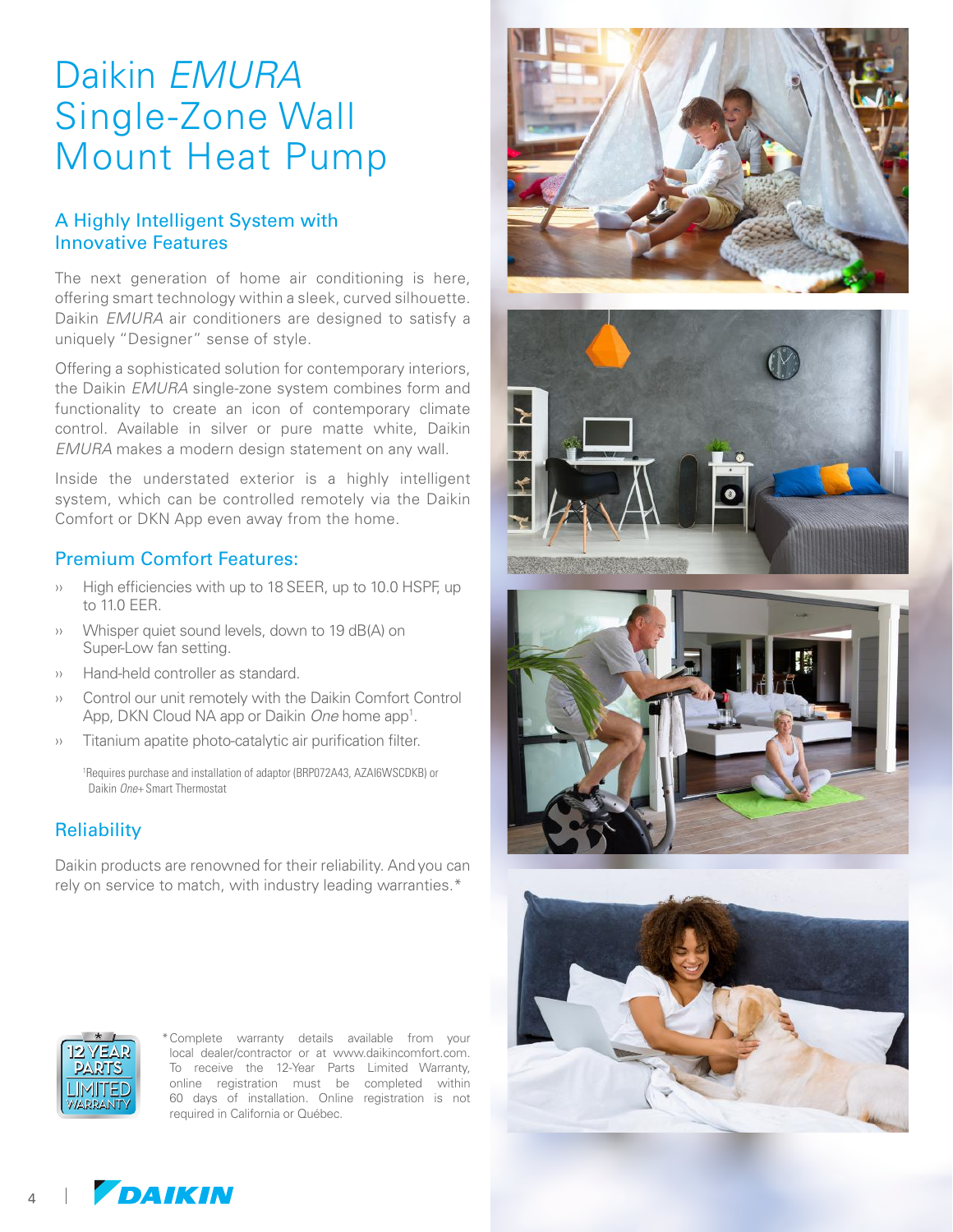# DAIKIN *EMURA* SINGLE-ZONE HEAT PUMP FEATURES OVERVIEW

# Outdoor Unit Features:

- ›› Outdoor Sound pressure as Low as 46 Db(A)
- ›› Self Diagnostics with Digital Display
- ›› Auto-Restart After Power Failure
- ›› Anti-Corrosion Heat Exchanger Treatment
- ›› Automatic Defrosting

# Indoor Unit Features:



#### **2-Area Intelligent Eye.**

The two-area intelligent eye sensor controls comfort in two ways. If the room is empty for 20 minutes, it changes the set-point to start saving energy. As soon as someone enters the room, it immediately returns to the original setting. The intelligent eye also directs airflow away from people in the room to avoid cold drafts.



#### **3-D Airflow.**

To ensure a harmonized temperature throughout the room, the Daikin *EMURA* 3D air flow system combines vertical and horizontal auto-swing creating an even distribution of air throughout the room to the corners of even large spaces.



#### **Comfort Mode.**

Draft-free operation improves comfort. When cooling, the flap positions itself horizontally to prevent cold airflow from being blown directly onto the body. When heating, the flap turns vertically downwards to drive warm air to the bottom of the room.



#### **Night Set Mode.**

Rapid changes in room temperature can disturb your sleep. To avoid this, Daikin *EMURA* prevents overheating or over-cooling during the night. If the timer is switched on, the unit will automatically set the temperature to 0.9°F warmer in cooling and 3.6°F cooler in heating.



#### **Clean Air.**

A sophisticated titanium apatite photo-catalytic air purification filter helps clean the air.

GOOD<br>DESIGN

As awarded by The Chicago Athenaeum: Museum of Architecture and Design.



**Multi-monitor lamp** The lamp color changes according to the mode of operation.



Learn more about the award-winning Daikin *EMURA* here: https://youtu.be/fe09A5mzMQg



reddot award 2014 winner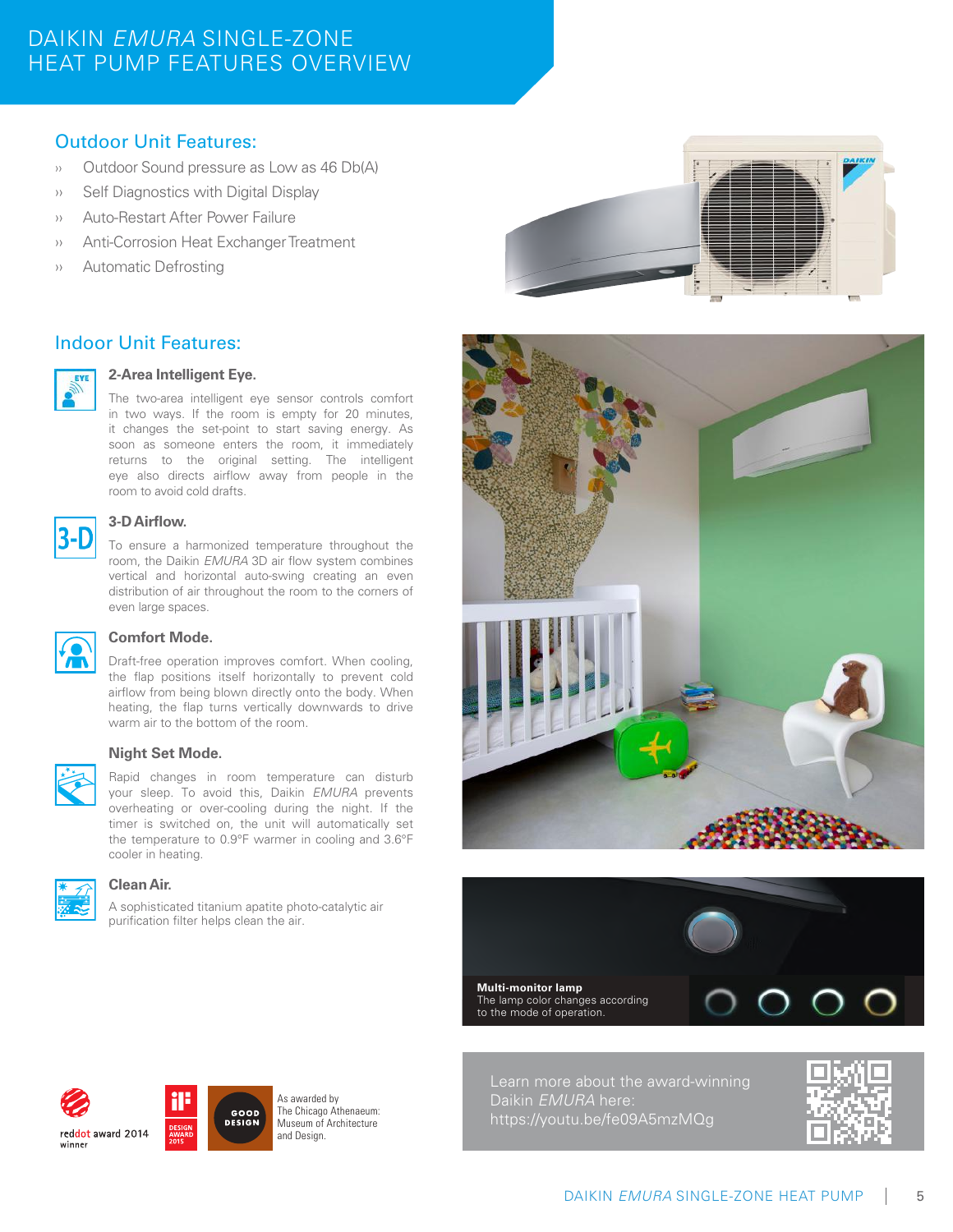

### Individual comfort and control.

Daikin systems come standard with an infrared remote controller allowing you to access all functions at the click of a button.

#### From anywhere in the world. Or your living room.



It can happen to anyone. You forgot to change the temperature of your heat pump system or air conditioner before leaving the house, or you will be delayed returning home and wish to avoid needlessly heating or cooling your home. What in the past would have resulted in wasted energy is no longer a problem. With the Daikin Comfort Control App or DKN App, you are always in control. You can use your tablet or smart-phone to access your Daikin system via the internet\*.

\*Requires purchase and installation of BRP072A43 or AZAI6WSCDKB Wi-Fi adaptors. Features vary by adaptor. See each adaptor's product flyer for more information.

#### **NEW!** Daikin *One+* Smart Thermostat



The Daikin *One*+ smart thermostat is now available for single and multi-zone indoor unit models. With the new translation adaptor, connecting the Daikin *One*+ smart thermostat provides several user features including remote monitoring, control and geofencing using the Daikin *One* home app, *Google*, and *Amazon* voice assistants. Learn more at www.daikinone.com.

\*\*Note that the handheld remote that comes with the indoor unit should not be used together with the Daikin *One*+ smart thermostat.

#### **NEW!** Daikin DKN Plus Interface



The new Daikin DKN Plus Interface (AZAI6WSPDKC) enables the energy-efficient control of Daikin air conditioners by a third-party thermostat or an automation system. With this interface, third-

party devices or systems can control the Single-Zone and Multi-Zone indoor units through the DKN NA App, Cloud API, Modbus®, BACnet™ MS/TP, or thermostat relay contacts. This interface can be commissioned easily through the DKN Cloud NA app via Bluetooth® Low Energy (BLE). Learn more at www.daikinac.com.

## **NEW!** Daikin *SplitXpress* Selection Tool

The new interactive *SplitXpress* mobile app and website provide a complete product selection tool to streamline system selection for single and multizone projects. Users can create equipment selections and add accessories / pricing details to quickly share quotes with customers. Available for free on the *App Store* (iOS) and *Google Play* (Android), and at https://splitxpress.daikincity.com.





6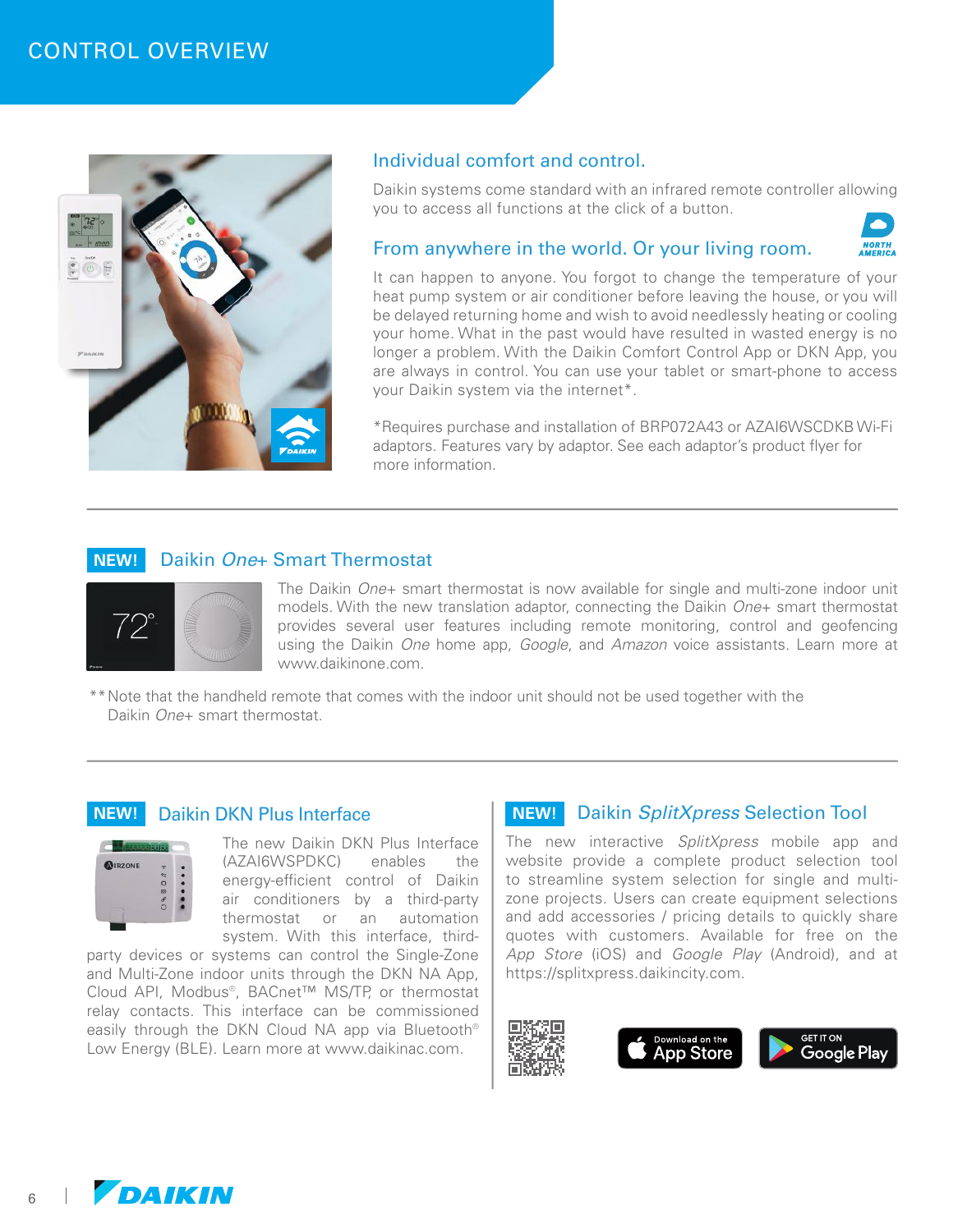# **SPECIFICATIONS**

| Unit<br><b>Class</b> | <b>Indoor Unit Model #/Dimensions</b><br>$(H \times W \times D)$ | <b>Outdoor Unit Model #/Dimensions</b><br>(HxWxD) | <b>Efficiency Rating</b>       | <b>Lowest Sound Level (dB(A))</b> |                | <b>Weight (lbs)</b> |                |                   |
|----------------------|------------------------------------------------------------------|---------------------------------------------------|--------------------------------|-----------------------------------|----------------|---------------------|----------------|-------------------|
|                      |                                                                  |                                                   |                                | Indoor"                           | <b>Outdoor</b> | <b>Indoor</b>       | <b>Outdoor</b> | AHRI#             |
| 09                   | FTXR09TVJUW/S                                                    | RX09RMVJU9                                        | 18 SEER / 11 EER / 9.3 HSPF    | 19                                | 46             | 27                  | 60             | White: 202677939  |
|                      | 11-15/16 x 39-5/16 x 8-3/8                                       | 21-5/8 x 26-9/16 x 11-3/16                        |                                |                                   |                |                     |                | Silver: 203248011 |
| 12                   | FTXR12TVJUW/S                                                    | RX12RMVJU9                                        | 17 SEER / 11 EER / 10 HSPF     | 20                                | 49             | 27                  | 60             | White: 202677940  |
|                      | 11-15/16 x 39-5/16 x 8-3/8                                       | 21-5/8 x 26-9/16 x 11-3/16                        |                                |                                   |                |                     |                | Silver: 203248015 |
| 18                   | FTXR18TVJUW/S                                                    | RX18RMVJU9A                                       | 14.5 SEER / 9.6 EER / 9.8 HSPF | 30                                | 54             | 27                  | 97             | White: 205663363  |
|                      | 11-15/16 x 39-5/16 x 8-3/8                                       | 28-15/16 x 34-1/4 x 12-5/8                        |                                |                                   |                |                     |                | Silver: 205663364 |

\*\* On SL fan speed